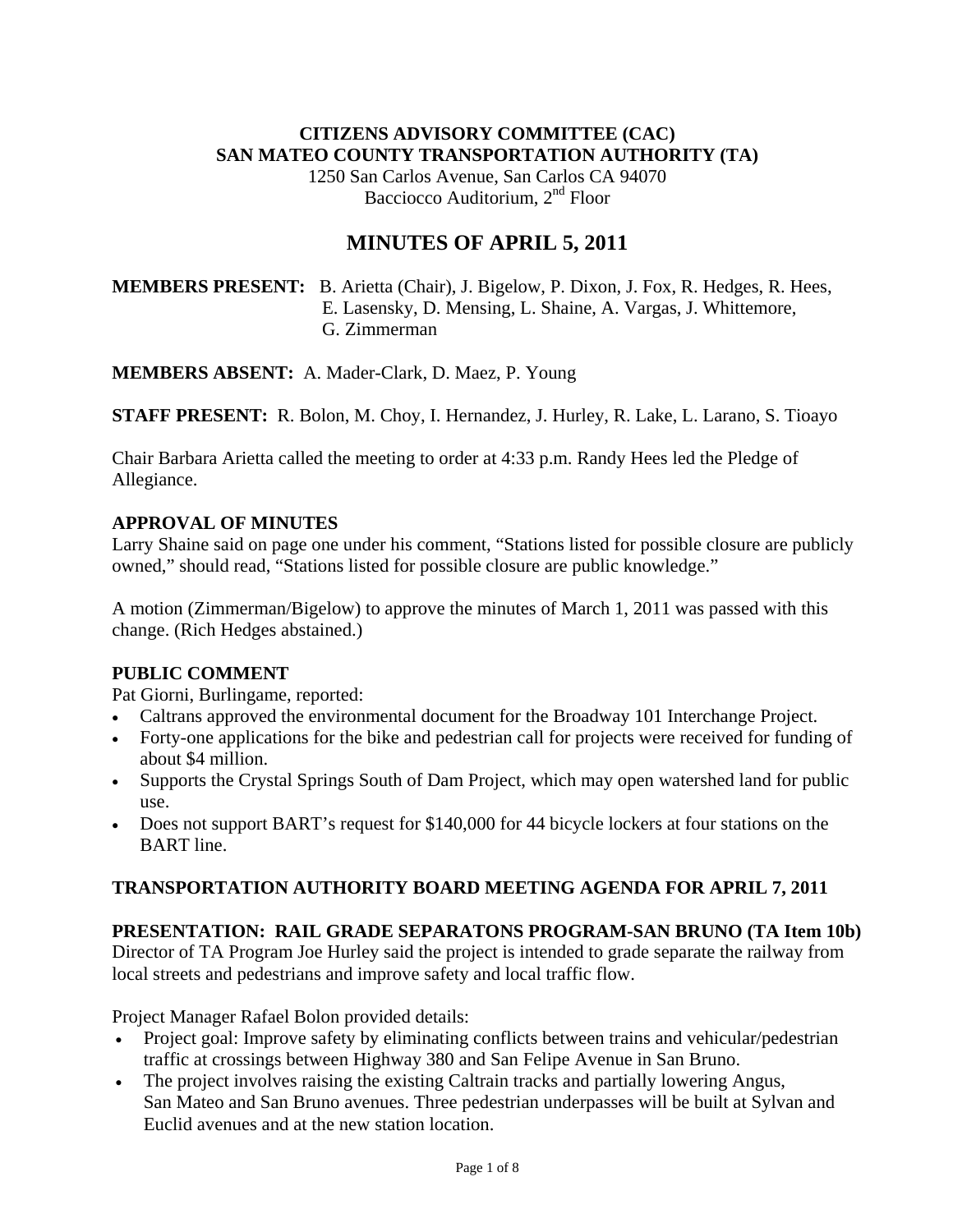- Box culvert construction was completed in October 2010 and grade separation construction is estimated for completion in summer 2012.
- Total estimated cost is \$147 million of which \$111.4 million is Measure A funding.
- Community outreach included community meetings, project kick-off events, weekly construction updates, weekly constituent contact reports to city staff and mailed and e-mailed construction notices in both English and Spanish.
- Project renderings included views of the finished elevated tracks from all directions and views of the platforms.

Mr. Shaine asked where the BART box was located. Mr. Bolon said BART runs partly under Huntington Avenue and under the tracks where the temporary station is being built.

Mr. Shaine asked about vertical clearance. Mr. Bolon said the project is constrained due to BART and at the lowest point, the clearance goes about four and one-half feet below existing grade. There is about four to five feet of cover at BART.

Mr. Shaine asked if there is parking on the east and west side. Mr. Bolon said all the parking is on the east side.

Mr. Shaine asked what walking distances are involved from the southbound platform of Caltrain to get on an elevator to the parking lot. Mr. Bolon said there is a ramp, an elevator and an underpass that can be accessed to get to the parking lot. The total distance would be about 100 feet depending on where the car is parked.

Mr. Shaine asked if there were American with Disability Act (ADA) standards on walking distance. Mr. Bolon said the entire project was reviewed for ADA compliance.

George Zimmerman asked how many grade separations will be completed when this project is completed in summer 2012. Mr. Bolon said there are three with this project for a total of 12 from inception of Measure A.

Elizabeth Lasensky asked about connection to BART. Mr. Hedges said the Tanforan Station is the closest and is a reasonable walk with better than current access.

John Fox asked about the last mile issue for people who arrive at the station by means other than a car, and asked about traffic management, bike and pedestrian access and parking. Mr. Bolon said there are areas setup for bikes at the station and at Posy Park, which has racks and bike lockers. Traffic has been projected to 2035. Project details included bike access and this was considered in the design of some underpasses that are much wider than the existing underpasses.

Pat Dixon asked how many handicapped parking spaces would be available near the five entry areas of the station. Mr. Bolon said he thought it was eight but would follow up.

Jim Whittemore said pedestrian access to the station is easy from El Camino Real.

Mr. Whittemore asked if the shoofly tracks could be used for High Speed Rail (HSR). Mr. Bolon said nothing was done in the project to preclude HSR. He said if there were to be four tracks in the future, they would be built out where the shoofly is located.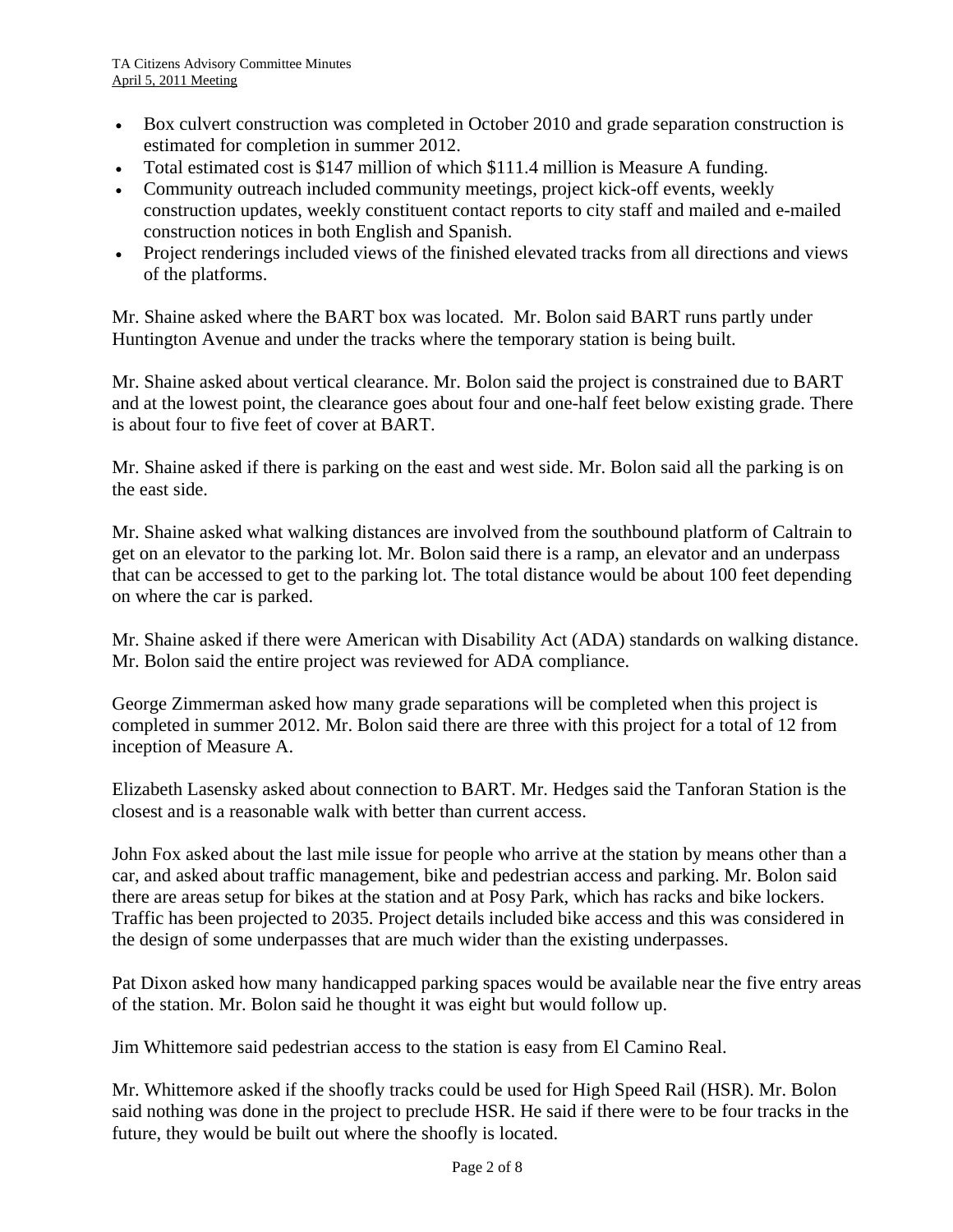Mr. Whittemore asked if anything is being done that precludes electrification of Caltrain if HSR isn't built. Mr. Bolon said everything in the project is grounded and likely locations for posts was determined, and as part of this contract the concrete portion will be built and buried for any future electrification project.

Mr. Hees asked if station stairways will have a gutter to allow bicycle use on the stairs. Mr. Bolon said he thought this was done on the underpasses and will follow up.

Mr. Hees asked about project cost projections in 1989 in the original Measure A for grade crossings. Mr. Hurley said the original Measure A didn't call out a specific price per grade separation. Priority was set by the Public Utilities Commission and support of the local jurisdictions.

Mr. Hedges asked about direct access from the station to SamTrans, excluding El Camino Real. Mr. Bolon said there is a drop off area on the west side of the station.

Mr. Shaine asked if there is an alternate elevator and underpass in case of elevator malfunction. Mr. Bolon said there are two elevators - one at each platform site. He said there are a total of three underpasses - one at the station, a second at the north end of the parking lot and a third provides community access to the grade separation.

Chair Arietta asked how costs went down from \$165 million to \$147 million. Mr. Bolon said the economy was much more competive when the project was bid and the bid amount was based on 2005 numbers.

Chair Arietta asked about the number of car parking spaces that will be at the temporary station and at the permanent station compared to current numbers. Mr. Bolon said the existing station has 171 spaces, the temporary station will have 110, and the final number of spaces is 200.

Chair Arietta asked if escalators will be available. Mr. Bolon replied no.

# **ITEMS FOR REVIEW – APRIL 7, 2011 TA BOARD AGENDA**

## **Statement of Revenues and Expenditures for February 2011 – TA item 3b**

Mr. Zimmerman asked if lower interest rates and revenue reflect economic conditions. Mr. Hurley said sales tax revenue is flat and interest income is reduced due to a lower rate of return on investments.

Mr. Hedges said sales tax revenue is down 1.2 percent. He said he thought the Assembly and Senate passed a measure to tax Internet sales. Ms. Lasensky said she didn't think this passed.

## **SamTrans Liaison Report – March 9, 2011 – TA Item 7**

Mr. Hedges asked for comment on news articles about SamTrans taking bankruptcy.

Chair Arietta said she read there was criticism that the Strategic Planning Committee was not subject to the Brown Act. She said public opinion wants this and other committees subject to the Brown Act for more transparency.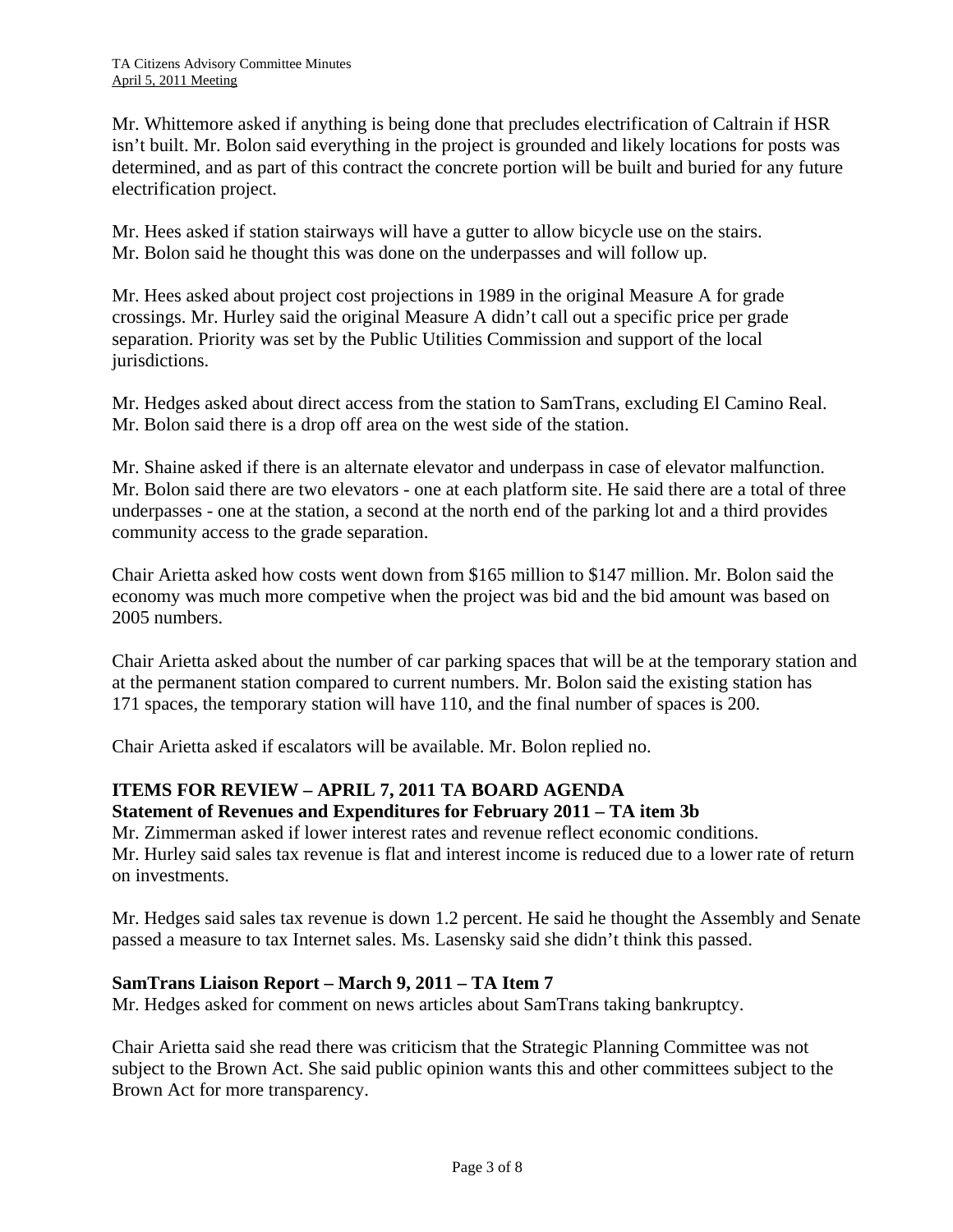Pat Dixon said SamTrans' financial issues will be discussed at the April 7 Joint Powers Board (JPB) meeting.

Mr. Bigelow said news comments about SamTrans' bankruptcy are a terrible message. He said there is a baseline of income that comes to SamTrans, which is the same that comes to the TA and the TA is not going bankrupt. He said Caltrain is a robust system. The Metropolitan Transportation Commission (MTC) took an exception to the drastic proposals to cut service levels and said there will uplifting news presented at the April 7 JPB meeting.

Mr. Zimmerman asked if the public relations segment of SamTrans' staff or MTC make corrections to clarify the misstatements in the news. Mr. Hurley said it is an ongoing effort but newspapers can report what they choose.

Mr. Hedges said the San Mateo City Council passed a resolution requesting Caltrain to hold off on closing the Hayward station until they hear from the MTC. This may happen because MTC's vision is one of a regional system anchored by Caltrain with BART coming into San Jose Diridon Station, which could link with HSR and would link all regional airports by rail. Taking Caltrain out of the picture would be a deadly blow.

## Public Comment

Pat Giorni, Burlingame, said when SamTrans said they couldn't contribute \$15 million to Caltrain last year or \$4 million this year, San Francisco and Santa Clara counties said the same. San Francisco and Santa Clara counties have never paid back their \$43 million investment portfolio loan from SamTrans when the Caltrain right of way was purchased. The two counties have leveraged that \$43 million into their transit systems. If that \$43 million had remained in the portfolio SamTrans, would not be looking at losing the bus system; San Francisco and Santa Clara counties have bankrupted SamTrans.

Chair Arietta said General Manager/CEO Michael Scanlon said SamTrans is in such bad shape it would go off a cliff in about two years.

## **Program: Measure A Program Status Report (TA Item 10a)**

Manager, Programming and Monitoring Melanie Choy said staff has developed the report to be presented on a semi-annual basis. The information is at program level, which is summarized to provide general status of each program contained in both the original and new Measure. Summaries of funding collected to-date are included as well as funding commitments made to-date. The intent is as funding proposals or allocations come before the TA Board and the CAC, the report will provide context to make decisions.

Ms. Choy provided details of the program report:

- Most programs in the original Measure A are completed except the Caltrain, Dumbarton and Highway programs. Funds in the bike/pedestrian category are going to be rolled over into the current call for projects.
- Implementation of new Measure A projects is guided through the 2008 Strategic Plan. An Implementation Plan was adopted in 2009, which gives direction on which programs will have calls for projects or are plan-based.
- The TA and the City/County Association of Governments (C/CAG) are doing a joint bike/pedestrian call for projects. Forty-one applications have been received from 18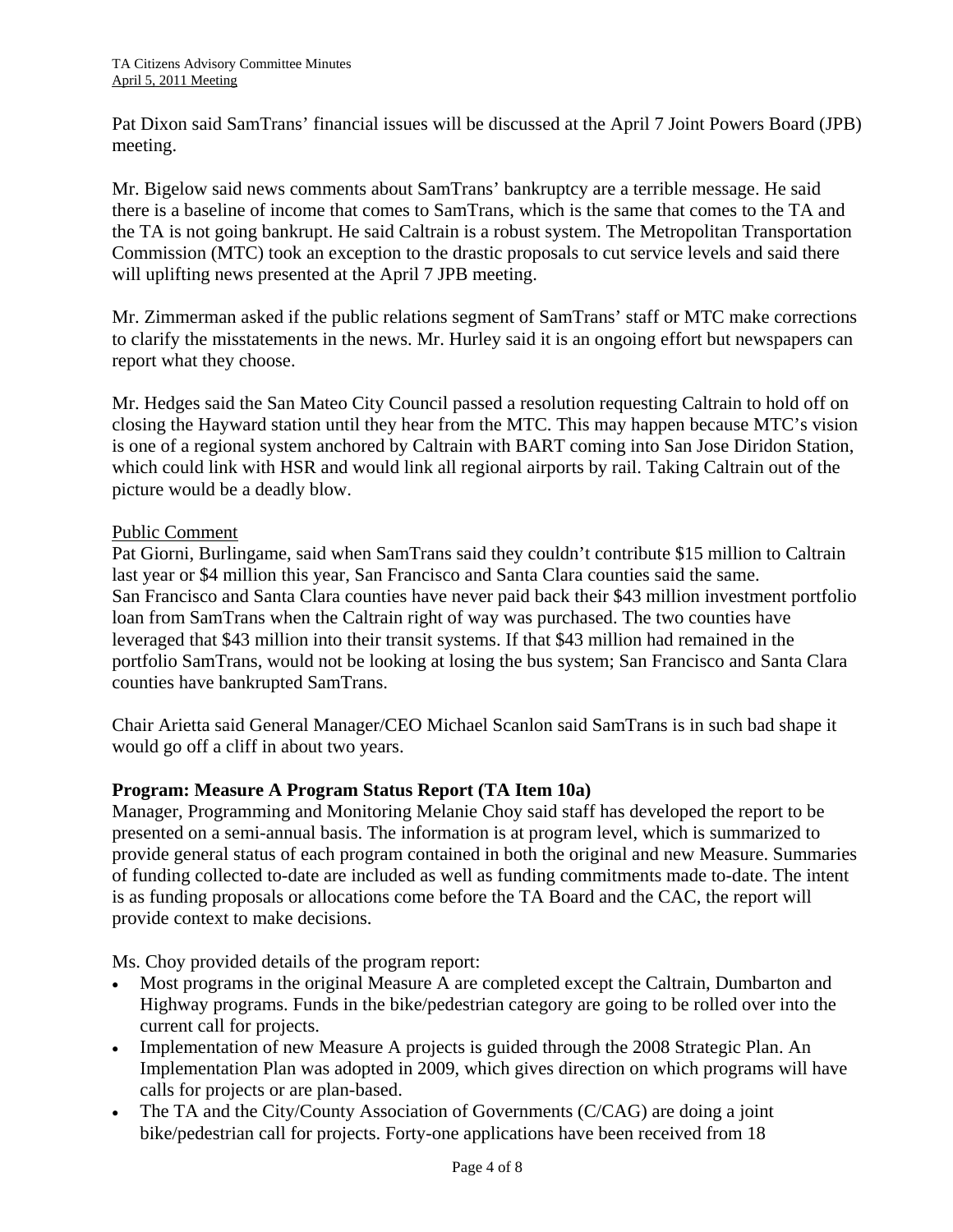jurisdictions totaling about \$11 million in requests. Available funding includes \$3 million in Measure A funds and \$1 million in Transportation Development Act (TDA) funds for two years. Project types ranged from bike/pedestrian signage to environmental phase work for major overcrossings over Highway 101. Selection panels from C/CAG and the TA are reviewing applications. The TA is independently reviewing applications and making independent decisions on its fund sources and C/CAG's Bicycle Pedestrian Advisory Committee (BPAC) will be on the selection panel for the TDA funds. The goal is to return to the CAC in June with a recommended list of projects and to the TA Board in July with feedback from the CAC.

Mr. Shaine asked about the term used for priorities in the Highway Program and if the Highway 101/Woodside Road Interchange is in the top priority list. Ms. Choy said the term is Key Congested Corridor (KCC), which includes five KCCs. Highway 101 south improvements is one of the five corridors, which includes the Highway 101/Woodside Road Interchange. She does not believe the Woodside Road Interchange is a priority project.

Mr. Shaine asked if priorities could change and the Woodside Road interchange could be included in the Highway 101/Woodside Road Project. Ms. Choy said they could not under the KCC because there are set projects and funding for the five corridors. Legal Counsel would have to review the question of unused funding for another project. She said there is a Supplemental category, which is open to any project submittals including interchanges, freeways and major arterials.

Mr. Whittemore asked if the applications will be publicly released so bicycle advocates can see them before the June CAC meeting.

Mr. Fox asked if the applications are available in any form for review now. Ms. Choy said there are summaries of project submittals that have not been made public. She said each applicant presented their project to BPAC. Ms. Choy said she would follow up on what can be made available to the CAC.

Mr. Bigelow said the cost for all grade separations that have not been completed compared to what the revenue will be over the 25-year period of the Measure is like seed money. The TA relies on emerging programs from other agencies and private resources to leverage to the maximum and this is why it is important that any local agencies that want to move ahead do preliminary studies and environmental document so they can get money.

## Public Comment

Pat Giorni, Burlingame, said she has audio discs of the presentations made for the bike/pedestrian call for projects if anyone is interested. C/CAG staff member John Hoang can provide additional details on the project.

## **Update on State and Federal Legislative Program – TA Item 10c**

Government Affairs Manager Seamus Murphy could not attend the meeting but will follow up on any questions or concerns from the CAC.

# **REPORT OF THE CHAIR – BARBARA ARIETTA**

• Attended the March 3 JPB public hearing on proposals to close Caltrain's budget gap. Suggestions to close the budget gap included redirection of money set aside for electrification,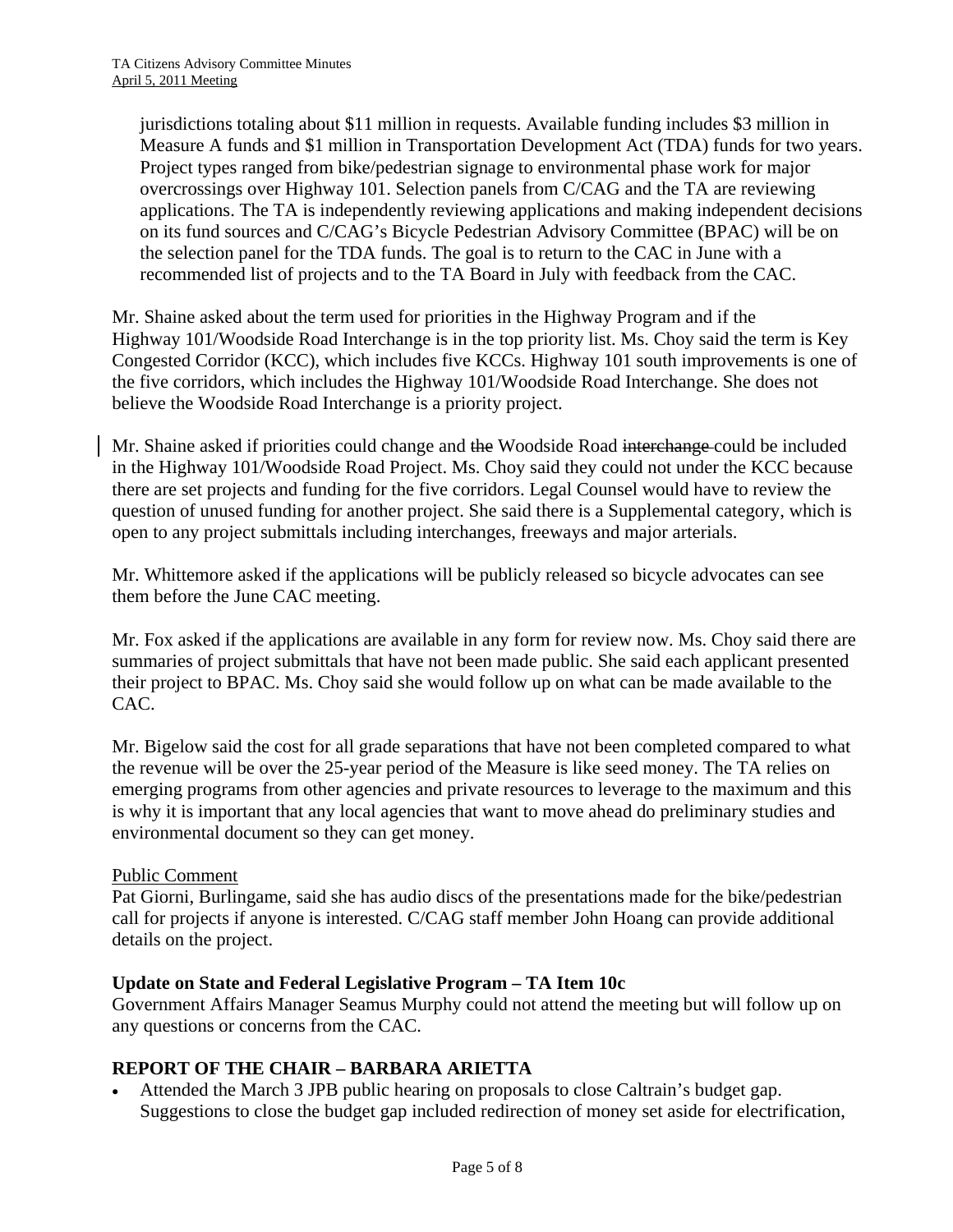reallocation of Regional Measure 2 money from Dumbarton Rail, and updating the basis for member agency contributions. Proposals will be discussed at the April 7 JPB meeting.

- Attended a recent presentation on HSR and heard the Obama administration has announced a plan to dedicate \$53 billion more to HSR over the next six years. Construction of the initial segment will begin late next year in the Central Valley.
- Forwarded TA CAC recruitment information to Pacifica newspapers.
- A Silicon Valley Bike Advocacy Summit will be held on April 6 at 1 p.m. at the San Mateo Public Library.
- AB 147 and SB 582 support expanding funding for sustainable transportation and rewarding commuters who use public transportation.
- The San Mateo County Planning Forum will be held on April 27 at the San Mateo Public Library.
- Will be attending the Sacramento State Convention on April 29-May 1.

Mr. Zimmerman asked if any speakers at the JPB public hearing addressed how important Caltrain is to San Francisco and Santa Clara counties, which have the highest and second highest Caltrain ridership. Chair Arietta replied yes.

Mr. Whittemore referenced a public comment made at the March CAC meeting about bike paths not being included in the county's new bicycle/pedestrian plan from Middlefield Road through North Fair Oaks. He asked about utility work by Pacific Gas & Electric in that area. Ms. Dixon will provide him with additional details.

## **REPORT FROM STAFF – JOE HURLEY**

- Introduced TA secretary Irma Hernandez who filled in for Assistant District Secretary Rosemary Lake who left to manage a JPB CAC meeting set during the same time as the this meeting.
- Provided his contact information to the public speaker at the March meeting who was concerned about the lack of bicycle paths. He said Mr. Whittemore followed up with the public member on his areas of concern.
- Caltrans has approved the environmental document on the Highway 101/Broadway Interchange Project. The TA is going after \$4.8 million for design support for the project. Funding may not be available so the TA has set up a Letter of No Prejudice, which gives the TA the authority to go ahead with the project and spend its own money, which would be reimbursed when funding is available.
- Will attend the quarterly Self-Help County Coalition meeting on April 12 in Sacramento.
- Confirmed that in reference to the San Bruno Grade Separation presentation, there are seven ADA parking spaces at the new San Bruno station and the stairs and ramps are equipped with a bike gutter.

Mr. Shaine asked how high gas prices affect TA sales tax revenue. Mr. Hurley said current gas prices are not a significant factor in current TA sales tax revenues and will follow up on sales tax associated with gas.

Mr. Hees said there is additional sales tax revenue associated with an increase in gas prices but consumers also tend to buy fewer gallons of gas.

Mr. Hedges said the TA used to receive spillover funds from gas sales tax but the State started to borrow these funds. A proposition was passed to stop this but the State eliminated the law and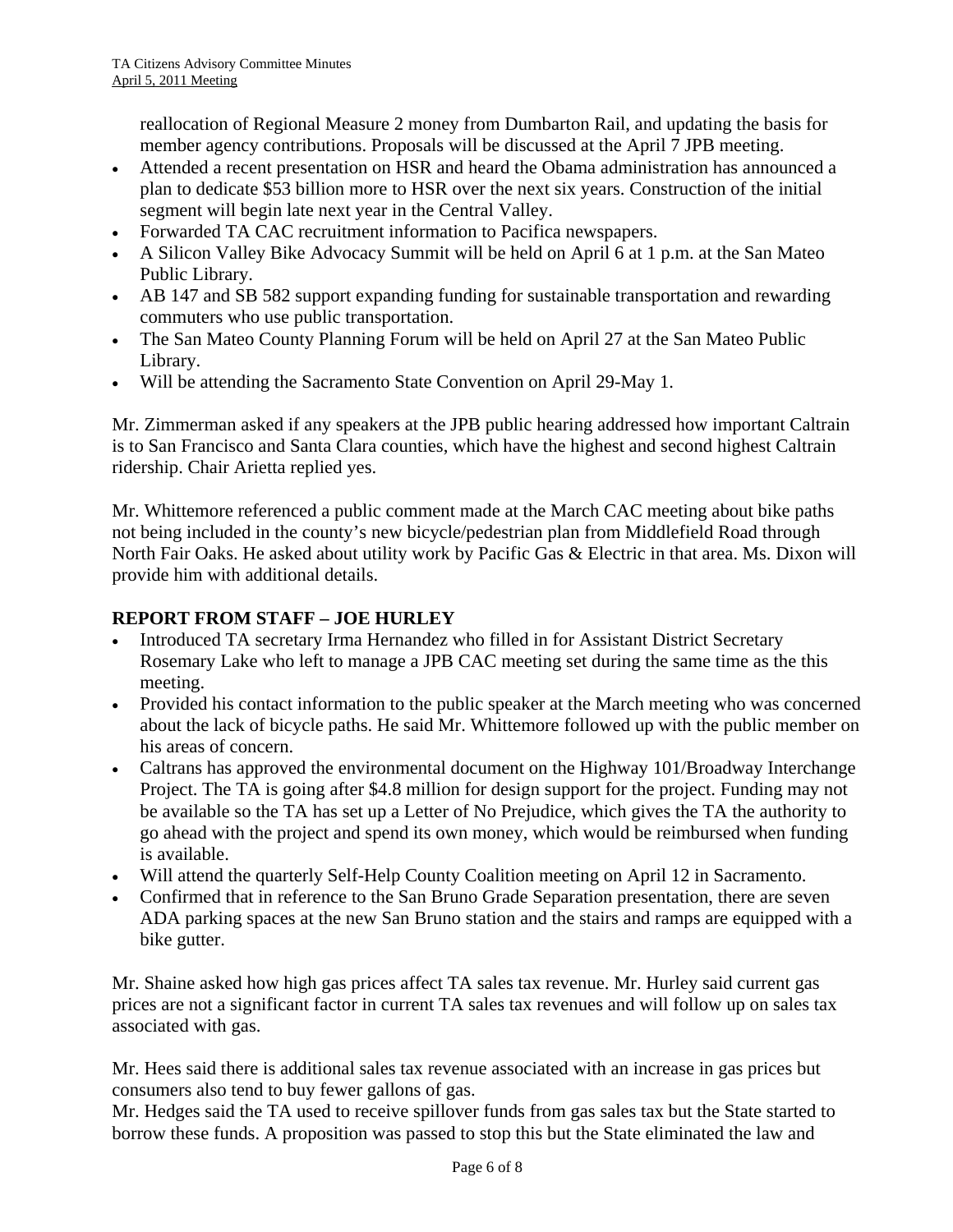changed a portion of it from sales tax to an excise tax. So for a portion of it, we no longer get the increasing spread when the price of gas goes up and it is now changed to per gallon.

## **COMMITTEE COMMENTS**

Mr. Whittemore requested a future topic on the disaster recovery process in light of the catastrophe in Japan. Mr. Hurley asked how that linked to the role of the TA. He suggested Mr. Whittemore contact the San Mateo County's Sheriff's Department Office of Emergency Services.

Mr. Whittemore said he was concerned about the security of the District's internal records including payroll, food and water, etc. He said he could discuss this offline.

Mr. Hees said there are numerous questions to ask as each project is discussed. He said he recently had minimal problems using the Metro card in Washington, D.C. but the Clipper card doesn't work very well. He said he couldn't add money to the Clipper card at the Millbrae BART station.

Mr. Fox suggested various data should be collected in a more formal way about transit modalities rather than in anecdotal ways in order to end up with a written summary each month including what works, what doesn't work, who rode what kinds of transit and positive comments to improve our collective consciousness to be able to use it in a more formal way to identify specific trends, problems with ridership and connectivity, suggestions for improvement and acknowledgement of things that are working well.

Mr. Hees said issues with walking should also be included.

Mr. Hurley said the TA is tasked with the administration of the one-half-cent sales tax to fund transportation projects and programs and within the Expenditure Plan there are certain things that are qualified and not qualified and discussion needs to be about TA-related items and focused on things that the CAC has the ability to influence.

April Vargas said the Traffic and Trails 2 project will begin on the mid-coast through a grant from Caltrans to start looking at safe crossings across Highway 1, looking at a parallel multimodal trail and, perhaps, reducing the speed limit through Montara, Moss Beach and El Granada to 45 miles per hour or below. This would allow better bike trails and landscaping, which tends to create more safety and a better pedestrian experience. Other issues include varying road width and blind intersections. There has been discussion about pedestrian access to the abandoned alignment for the Devil's Slide Tunnel project.

Mr. Bigelow said SamTrans is not paying any money for Caltrain. The TA is allowed to pay Caltrain up to \$4.8 million out of the new Measure A. The TA will be back filling the SamTrans' responsibility and people do not understand this.

Ms. Dixon said this would be her last CAC meeting because she is moving to the Sacramento area and was delighted to know that Mr. Hees, Mr. Zimmerman and Mr. Bigelow will remain on the CAC because they were with the CAC 13 years ago when she joined.

Members conveyed their sadness that Ms. Dixon was leaving and wished her the best. Mr. Shaine requested an update on the South San Francisco Ferry project and plans for the Redwood City Ferry Project.